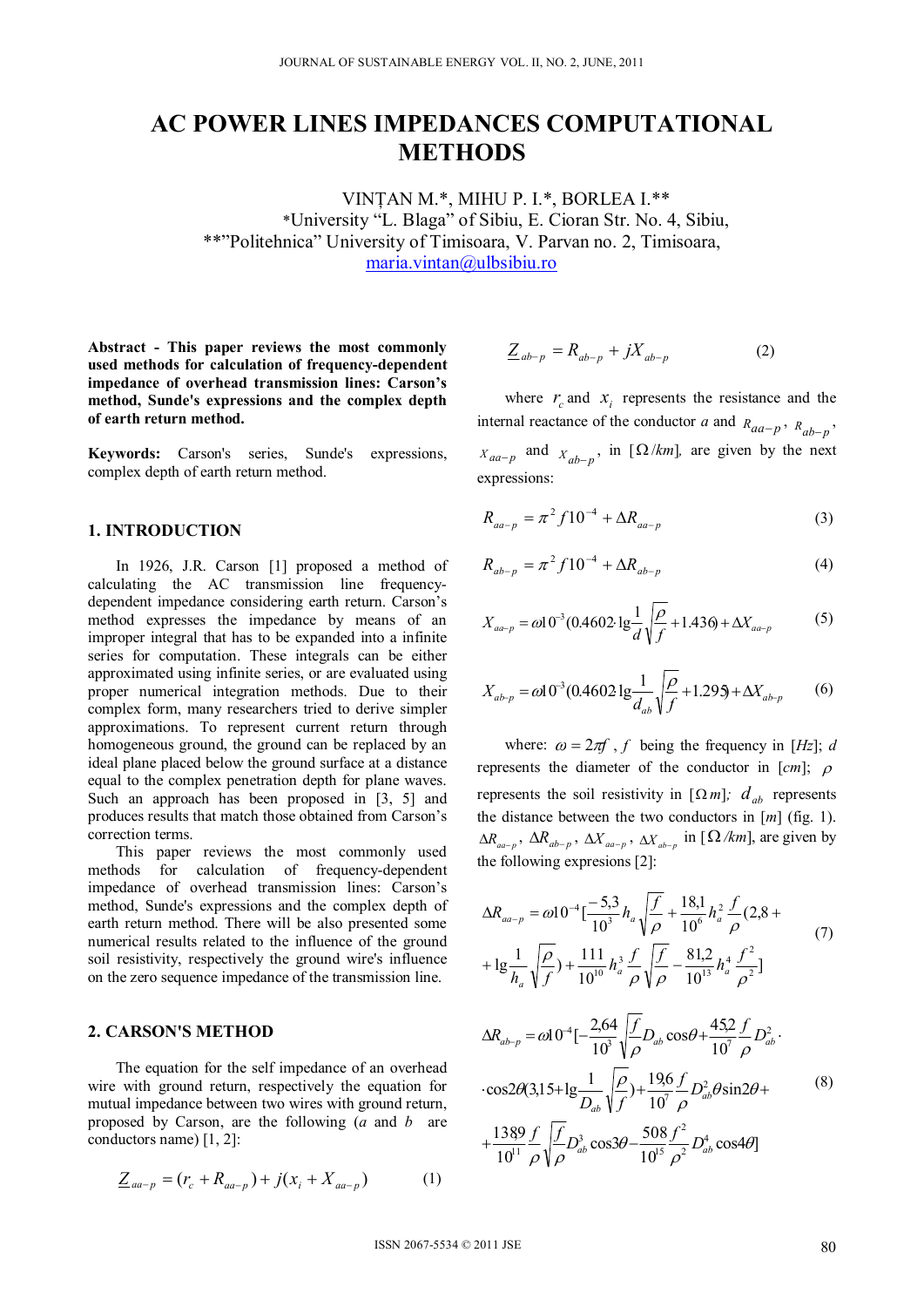$$
\Delta X_{aa-p} = \omega 10^{-4} \left[ \frac{5,3h_a}{10^3} \sqrt{\frac{f}{\rho}} - \frac{61,7h_a^2}{10^7} \frac{f}{\rho} + \frac{111h_a^3}{10^{10}} \frac{f}{\rho} \sqrt{\frac{f}{\rho}} - \frac{238,1h_a^4}{10^{13}} \frac{f^2}{\rho^2} (3,1 + \lg \frac{1}{h_a} \sqrt{\frac{\rho}{f}}) \right]
$$
(9)

$$
\Delta X_{ab-p} = \omega 10^{-4} \left[ \frac{2,64}{10^3} \sqrt{\frac{f}{\rho}} D_{ab} \cos \theta - \frac{15,32}{10^7} \frac{f}{\rho} D_{ab}^2 \right]
$$
  
. 
$$
\cos 2\theta + \frac{1389}{10^{11}} \frac{f}{\rho} \sqrt{\frac{f}{\rho}} D_{ab}^3 \cos 3\theta - \frac{6466}{10^{15}} \frac{f^2}{\rho^2} D_{ab}^4 \theta.
$$
 (10)

 $\sin 4\theta - \frac{1489}{10^{15}} \frac{f^2}{\rho^2} D_{ab}^4 \cos 4\theta (3,33+\lg \frac{1}{D_{ab}} \sqrt{\frac{\rho}{f}})]$ 2 2  $\frac{89}{4^{15}} \frac{f^2}{\rho^2} D_{ab}^4 \cos 4\theta (3,33 + \lg \frac{1}{D_{ab}} \sqrt{\frac{\rho}{f}})$ *ab*  $\rho$  $\cdot$ sin4 $\theta$  –  $\frac{1}{1.015}$  –  $\frac{1}{2}$   $D_{ab}^4$  cos4 $\theta$ (3,33+



Fig. 1 Conductors *a* and *b* with there imagines;  $\theta$  and distances  $D_{ab}$ ,  $d_{ab}$ ,  $H_{ab}$ ,  $h_a$ ,  $h_b$ 

# **3. THE COMPLEX DEPTH OF EARTH RETURN**

For the calculation of overhead transmission line impedances with ground return Dubanton has given explicit formulae based on the assumption that the earth return current is concentrated in a plane being in a fictitious complex depth.





The complex depth of earth return method, introduced by Deri [3], assumes that the current in conductor *a* returns through an imagined earth path located directly under the original conductor at a depth of  $(ha + 2p)$ , *p* being the skin depth of the ground. In other words, the earth can be replaced by a earth return conductor. It must be emphasized that this distance is a complex number since the skin depth *p* is a complex number. Thus, the self and the mutual impedances can be written as  $[3, 4]$ :

$$
\underline{Z}_{aa-p} = (r_c + jx_i) + \frac{j\omega\mu_0}{2\pi} \ln(\frac{h+p}{d}) \tag{11}
$$

$$
\underline{Z}_{ab-p} = \frac{j\omega\mu_0}{2\pi} \ln(\frac{\sqrt{(h_a + h_b + 2p)^2 + H_{ab}^2}}{(h_a - h_b)^2 + H_{ab}^2})
$$
(12)

where:  $\theta$ 1  $\omega\mu$  $\underline{p} = \frac{1}{\sqrt{j\omega\mu\sigma}} = \sqrt{\frac{\rho}{j\omega\mu_0}}$ , in which  $\rho$  is the

soil resisitivity in  $[\Omega_m]$ , *j* is the imaginary number,  $\omega$ is the angular frequency in rad/s and  $\mu$  is the ground permeability in *H/m*. Assuming that the ground permeability is equal to the permeability in free space  $\mu_0$ ,  $\mu = \mu_0 = 4\pi \cdot 10^{-7}$  *H/m* by definition.

#### **4. SUNDE'S EXPRESSIONS**

The equation for the ground impedance of of a single-wire line with ground return, respectively the equation for mutual ground impedances between two wires with ground return, proposed by Sunde, are the following [4]:

$$
\underline{Z}_{pp} = \frac{j\omega\mu_0}{\pi} \int_0^\infty \frac{e^{-2h_a x}}{\sqrt{x^2 + \gamma_p^2} + x} dx \tag{13}
$$

$$
\underline{Z}_{pm} = \frac{j\omega\mu_0}{\pi} \int_{0}^{\infty} \frac{e^{-(h_a + h_b)x}}{\sqrt{x^2 + \gamma_p^2} + x} \cos(r_{ab}x) dx
$$
 (14)

#### where  $\gamma_p$  is the propagation constant in the ground.

The general expression (13) is not suitable for a numerical evaluation since it involves an integral over an infinitely long interval. Several approximations for the ground impedance of a single-wire line have been proposed in the literature. One of the simplest and most accurate was proposed by *Sunde* himself and is given by the following logarithmic function:

$$
\underline{Z}_{pp}^{\prime} = \frac{j\omega\mu_0}{\pi} \ln(\frac{1+\gamma_p h_a}{\gamma_p h_a})
$$
\n(15)

It has been shown that the above logarithmic expression represents an excellent approximation to the general expression (13) over the frequency range of interest [4].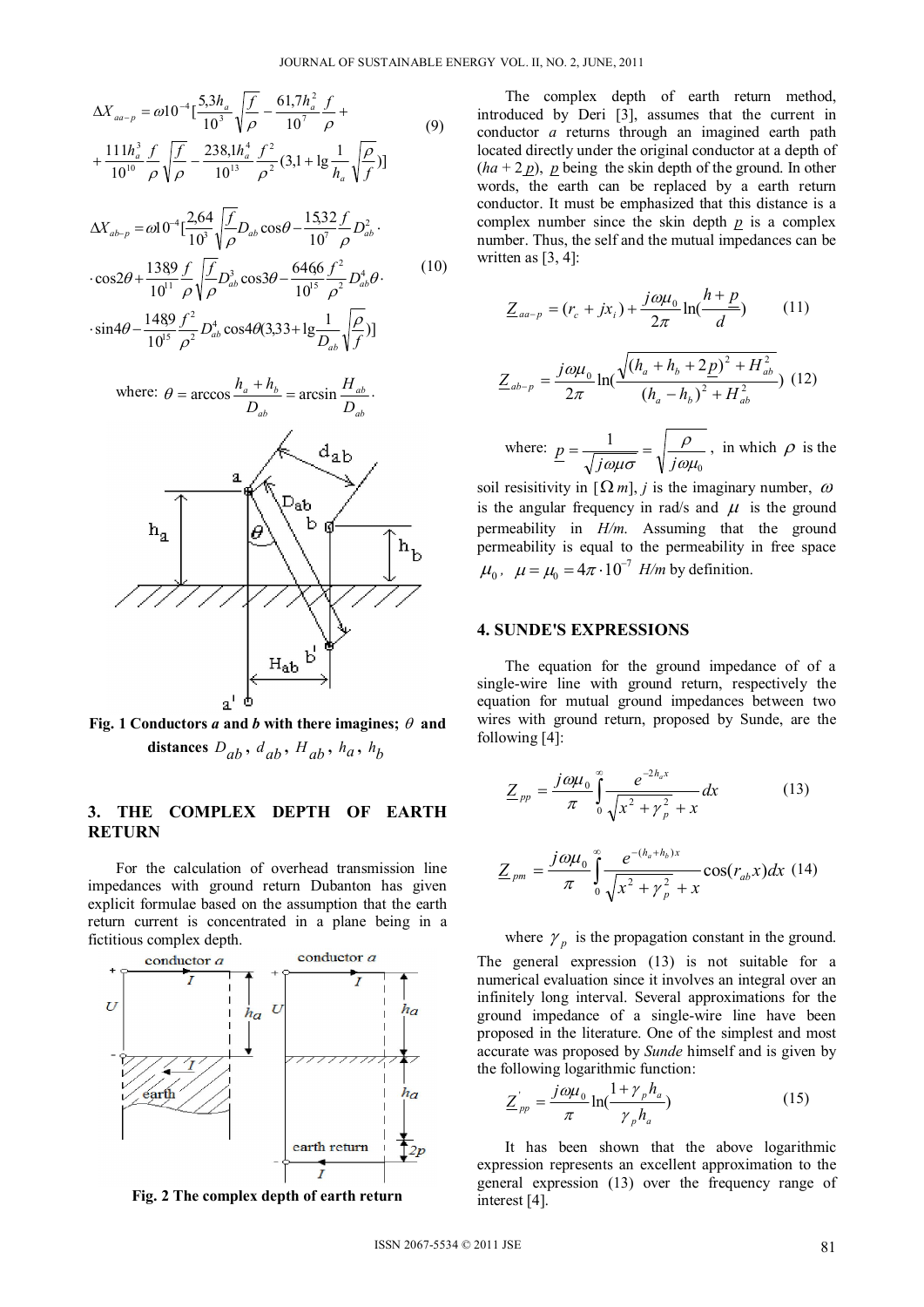## **5. THREE-PHASE TRANSMISSION LINE, DOUBLE CIRCUIT**

The zero sequence self impedance of a three-phase overhead transmission line, untransposed and asymmetrical, is given by the next expression [2]:

$$
\underline{Z}_{h} = \frac{1}{3} (\underline{Z}_{aa-p} + \underline{Z}_{bb-p} + \underline{Z}_{cc-p}) +
$$
  
+ 
$$
\frac{2}{3} (\underline{Z}_{ab-p} + \underline{Z}_{bc-p} + \underline{Z}_{ac-p})
$$
 (16)

Considering that the three-phase overhead transmission line has one ground wire, the zero sequence impedance of the line, takind into account the presence of the ground wire, is given by the next expression:

$$
\underline{Z}_{h-cp} = \underline{Z}_h - \frac{(\underline{Z}_{a-cp} + \underline{Z}_{b-cp} + \underline{Z}_{c-cp})^2}{\underline{Z}_{cp}} \tag{17}
$$

 $Z_{a-cp}, Z_{b-cp}, Z_{c-cp}$  represents the mutual impedances between the phase conductors *a, b,* respectively *c*, and the ground wire, and  $Z_{cp}$  represents the self impedance of the ground wire with ground return.

In case that the line has two circuit, the zero sequence mutual impedance between the two circuits  $Z_{hm}$  is given by the next expression:

$$
\underline{Z}_{hm} = \frac{\underline{U}_{Ah}}{\underline{L}_h} = 3\underline{Z}_{\overline{A}a-p} + \frac{\underline{L}_{cp1}}{\underline{L}_{ah}} \underline{Z}_{\overline{A-cp1}} + \dots + \frac{\underline{L}_{cpn}}{\underline{L}_{ah}} \underline{Z}_{\overline{A-cp}}
$$
\n(18)

In case that the line has one ground wire, expression (13) became:

$$
\underline{Z}_{hm-cp1} = \underline{Z}_{hm} - 3 \frac{\underline{Z}_{\overline{A-cp1}} \underline{Z}_{a-cp1}}{\underline{Z}_{cp1}} \tag{19}
$$

In case that the ground wire is in a simetricall position related to the two circuits of the transmission line,  $Z_{\overline{A-cp1}} = Z_{\overline{a-cp1}}$  and expression (19) became:

$$
\underline{Z}_{hm-cp1} = \underline{Z}_{hm} - 3 \frac{\underline{Z}_{a-cp1}^2}{\underline{Z}_{cp1}} \qquad (20)
$$

The zero sequence impedance of the double transmission line, as a function of the zero sequence impedance of the each circuits of the line  $Z_{hl}$ ,  $Z_{hII}$ , is given by the next expression (fig. 3) [2]:



**Fig. 3 Zero sequence impedance at a double transmission line**

$$
\underline{Z}_{he} = \frac{\underline{U}_h}{\underline{I}_h} = \frac{\underline{Z}_{hl}\underline{Z}_{hII} - \underline{Z}_{hm}^2}{\underline{Z}_{hl} + \underline{Z}_{hII} - 2\underline{Z}_{hm}}
$$
(21)

In case that the two circuits are identical, and expression (21) became:

$$
\underline{Z}_{he} = \frac{\underline{Z}_{hl} + \underline{Z}_{hm}}{2} \tag{22}
$$

## **6. COMPARISON OF THE CALCULATION RESULTS**

In order to illustrate the calculations results, it was considered a 220*kV* three-phase transmission line, double circuit, with one aluminium-steel (*AL-OL*) ground wire 160/95*mm*<sup>2</sup> , respectively with one steel (*OL*) ground wire. Wires disposition is presented in figure 4.



Figures 5 and 6 presents the zero sequence resistance, respectively the zero sequence reactance of the considered line in  $[\Omega/km]$ , as a function of the ground resistivity in  $\lceil \Omega_m \rceil$ . Values presented are considered for the case of the *AL-OL* ground wire, respectively for the case of the *OL* ground wire.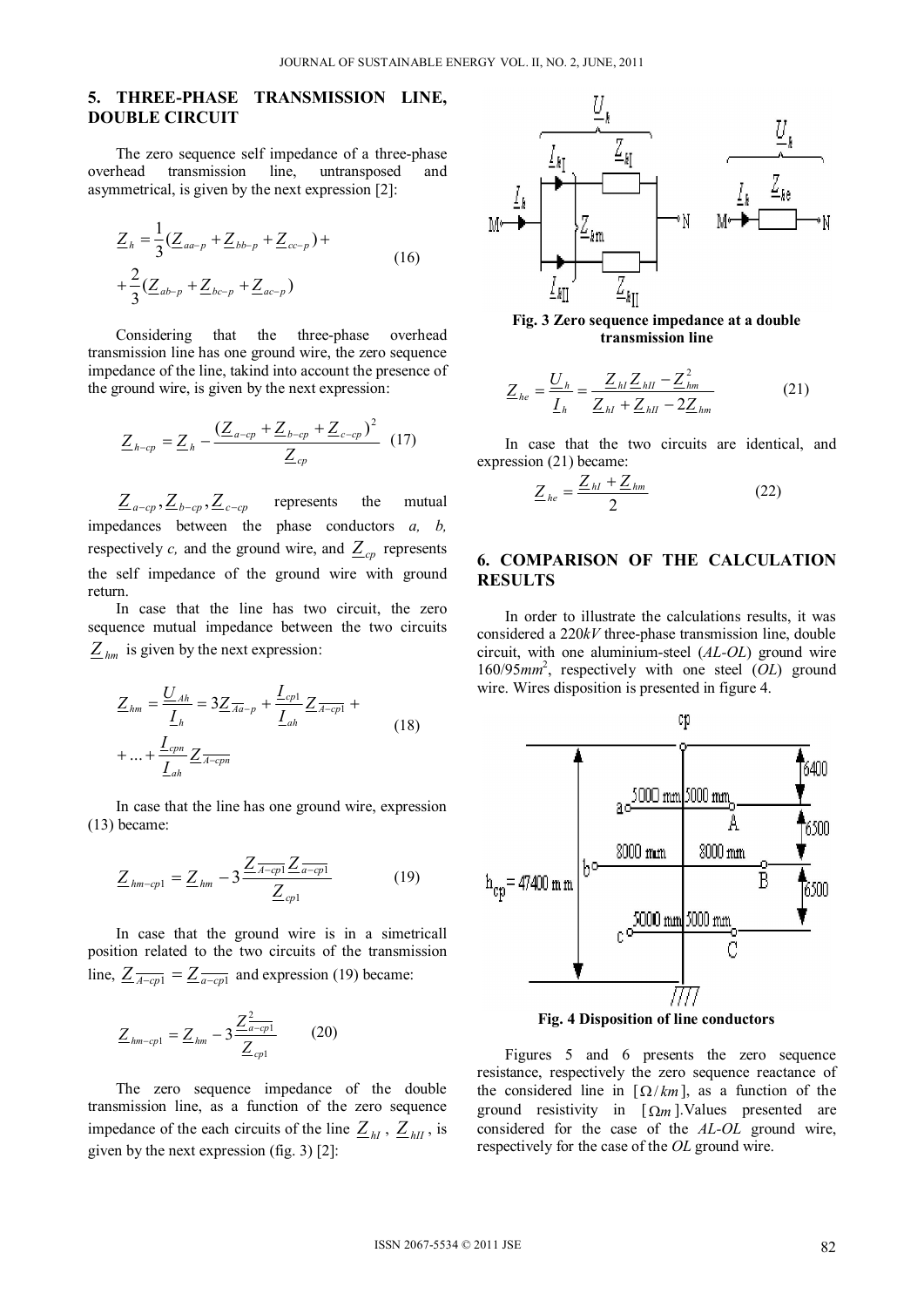

**Fig. 5 Zero sequence resistance as a function of the ground resistivity** 



**Fig. 6 Zero sequence reactance as a function of the ground resistivity** 







**Fig. 8 Influence of the mutual reactance on the zero sequence reactance of the considered line** 

#### **7. CONCLUSION**

In this paper have been reviewed the most commonly used methods for calculating the frequency-dependent impedance of overhead power transmission lines [5, 6]. Carson's method is still the standard method for calculation of the frequency-dependent impedance of overhead transmission lines. It is still the only method that provides a complete analytical solution to the problem, but the solution is expressed in terms of improper integrals that have to be expanded into infinite series to allow calculation. Comparisons between numerical results obtained with Carson's expressions, respectively with complex depth of earth return method expressions for the mutual impedances, indicate that, if the distance between conductors is not big

 $(\beta = \frac{r_{ab}}{h_a + h_b} \leq 2)$ *ab*  $h_a + h$  $\beta = \frac{r_{ab}}{1} \leq 2$ ), the differences in values are less then

3%. For  $\beta$  <0.5 - value valid for power transmission systems, the differencies are very small, almost zero [2, 4, 5, 6]. The complex depth of earth return method is indeed a closed-form approximation of Carson's method. Besides its contribution to the approximation theory, it provides an explanation for the imagined earth return conductors. When calculating high frequency impedance using Carson's method, the term number of the infinite series must be increased in order to avoid truncation errors. On the other hand, Gary's method does not encounter this problem and is a powerful tool that can replace Carson's method [6, 7]. The distances between the imagined earth return conductors and the overhead lines are "*complex numbers*". As a result, the transmission line impedance can be written in a simple algebraic form. The main advantage of the *complex depth of earth return method,* is that it allows use of simple formulae for self and mutual impedances —formulae derived from using the images of the conductors—and, therefore, obtaining accurate results through the use of computers.

It also was studied the influence of the ground wire, respectively of the mutual coupling between the two circuits of the line on the zero sequence impedance, for different values of the ground resistivity [7].

## **ACKNOWLEDGMENTS**

This work was supported by the Romanian National Council of Academic Research CNCSIS – UEFISCU, through the research Grant PNII – IDEI code 485/2008.

#### **REFERENCES**

- [1]. Carson J. R. Wave propagation in Overhead Wires with Ground Return, Bell System Techn. 1, vol. 5, 1926
- [2]. Clarke E. –Power System Circuits Analysis, Publishing Technical House, 1979, (Translated into Romanian)
- Deri A., ş.a. The Complex Ground Return Plane. A Simplified Model for Homogeneous and Multi-Layer Earth Return, IEEE Transactions on Power Apparatus and Systems, Vol. PAS-100, No. 8, August 1981